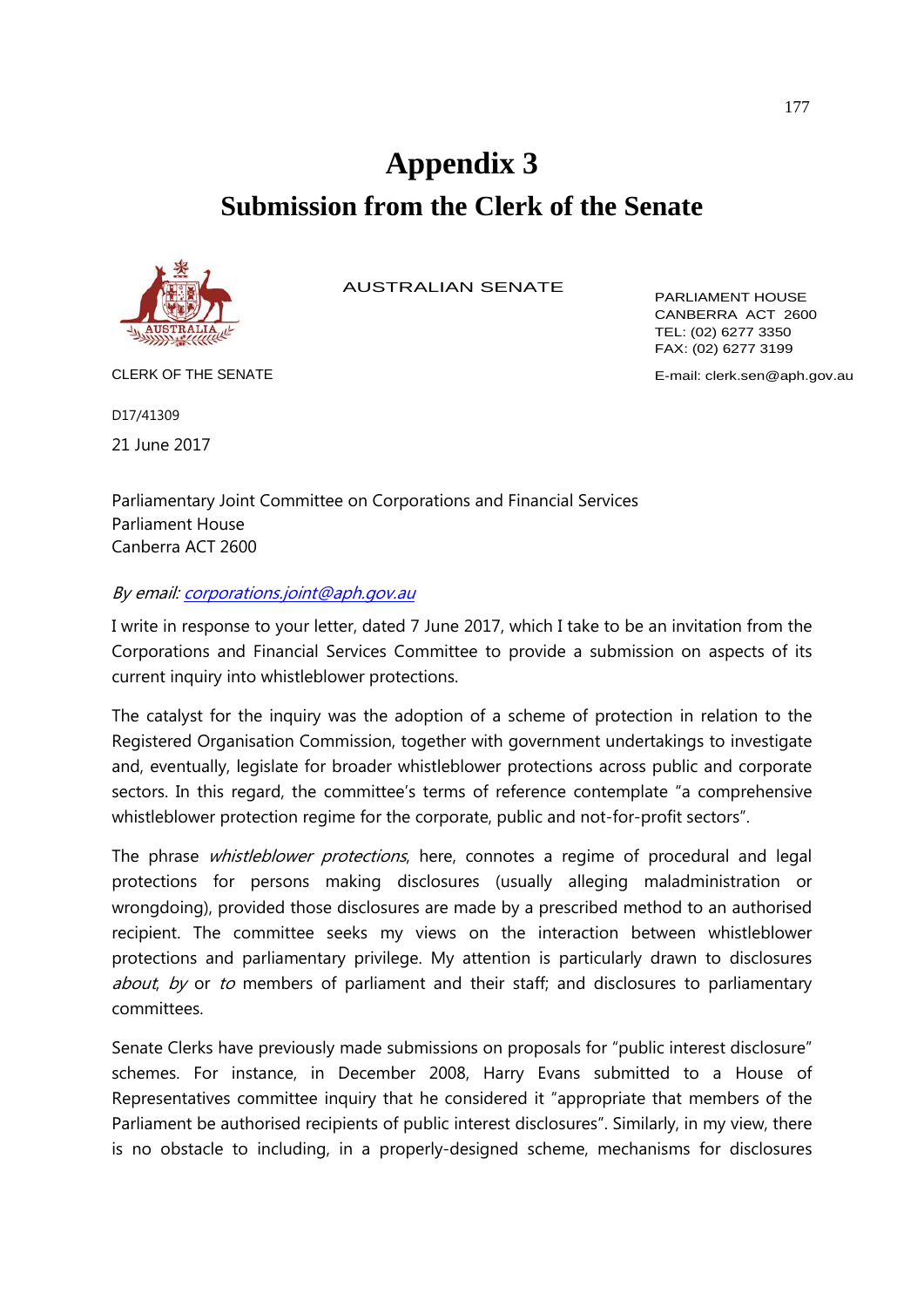about, by or to members (or their staff), provided the distinction between privilege law and the whistleblowers protection regime is maintained.

I make the following observations about maintaining that distinction in different situations.

## **Disclosures by or about members**

If it is intended that the regime include disclosures by or about members (and their staff), then conduct which forms part of parliamentary proceedings should be carved out of the definition of disclosable matters, to preserve the operation of the privilege law.

Generally, participants in parliamentary proceedings are protected by privilege law in two ways. The first involves the use of the contempt powers of the two Houses, whose purpose is to protect the ability of the Houses, their committees and members to carry out their functions without improper interference. For instance, the Senate may determine that conduct which obstructs or impedes its work, or that of its members, amounts to a contempt  $-$  that is, an offence against the Senate  $-$  and may punish a person for undertaking such conduct. It would be highly undesirable to limit or interfere with the powers of the two Houses to deal with such matters by overlaying a statutory disclosure scheme in relation to those proceedings.

The other way participants may be protected by parliamentary privilege is by a legal immunity descended from Article 9 of the Bill of Rights, 1688. Parliamentary privilege in this sense is an evidentiary rule that prevents "proceedings in Parliament" from being used in courts or tribunals for prohibited purposes; traditionally, for the purposes of "questioning or impeaching" those proceedings. Both of those terms are defined in section 16 of the Parliamentary Privileges Act 1987. This prohibition sits at the core of parliamentary freedom of speech. It protects parliamentary proceedings from external interference. Again, it would be highly undesirable to undermine this protection by constraining the operation of those provisions.

In relation to conduct other than in connection with parliamentary proceedings, no doubt an appropriate regime for disclosures about members and their staff could be devised. For instance, in his Public Interest Disclosure Bill 2007 [2008], former Senator Andrew Murray proposed that the Presiding Officers of the Commonwealth Parliament be authorised to receive disclosures about members of their respective Houses.

In relation to disclosures by members, provided such disclosures are made in accordance with the process prescribed by the statute, there is no reason for disclosures by members and their staff to be handled differently than disclosures made by others.

#### **Disclosures to members**

If members are to be designated as authorised recipients in a statutory disclosure scheme, their roles and responsibilities must be adequately defined by the statute in a manner which does not affect (or derogate from) the law of parliamentary privilege, as explicated by the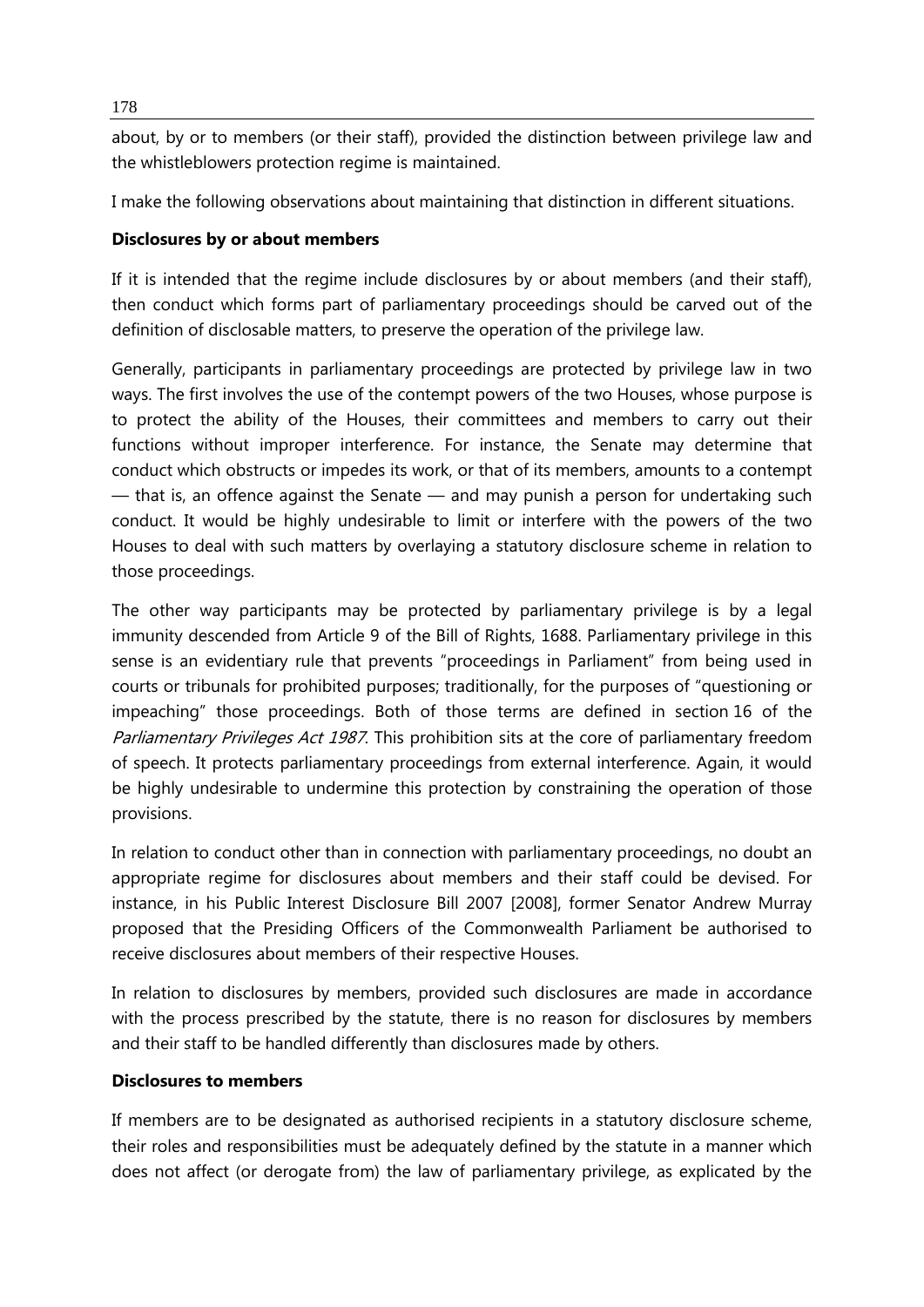Parliamentary Privileges Act. In this regard, Harry Evans submitted to the House Legal and Constitutional Affairs Committee in 2008:

It is important that this aspect of parliamentary privilege be left to operate in conjunction with, and unaffected by, any statutory regime for public interest disclosures to members of Parliament. The ability of citizens to communicate with their parliamentary representatives, and the capacity of those representatives to receive information from citizens, should not be restricted, inadvertently or otherwise, by a statutory public interest disclosure regime.

There are several points to note about privilege and a statutory disclosure regime working together.

First, a non-derogation clause may be appropriate, although this would depend on the design of the statute. In this regard I note that, in its report on the Public Interest Disclosure Bill 2013, the Legal and Constitutional Affairs Legislation Committee endorsed the advice of the then Clerk of the Senate, Dr Rosemary Laing, that a non-derogation clause is necessary and appropriate only where a statute expressly provides for disclosures to be made to members, as such a provision may otherwise be interpreted to modify, alter or affect the powers, privileges and immunities of the Houses or their members [see paragraphs 3.21– 3.24, under the heading Clause 81 and preservation of parliamentary privilege.

Secondly, it is useful to keep in mind that different roles and protections may co-exist. For instance, as noted above, former Senator Murray's bill would have authorised the Presiding Officers to receive disclosures about members of their respective Houses. The Presiding Officers' powers, functions and responsibilities here – like those of other authorised recipients – would initially be those specified in the statute under which the regime is to operate. That is, they would be administrative, rather than parliamentary, in nature. If a Presiding Officer subsequently put such a disclosure before their House, or a parliamentary committee, the usual protections of parliamentary privilege would apply, and the matters would be dealt with in accordance with the procedures of the House. Similarly, the powers, functions and responsibilities of other members, if designated as authorised recipients, would initially be those specified in the statute, but any subsequent use of disclosures in connection with parliamentary proceedings would attract absolute privilege. In those circumstances, a person making a disclosure may receive both the protections adhering under the statute and the protection of privilege.

Finally, it may be appropriate for addition considerations to apply before members were authorised to receive disclosures. For instance, former Senator Murray's bill provided a mechanism for members to receive "external disclosures" only in specified exceptional circumstances, including where "internal disclosures" to proper authorities (eg, heads of affected agencies) had not been adequately dealt with. This would be a matter for consideration in developing the policy detail.